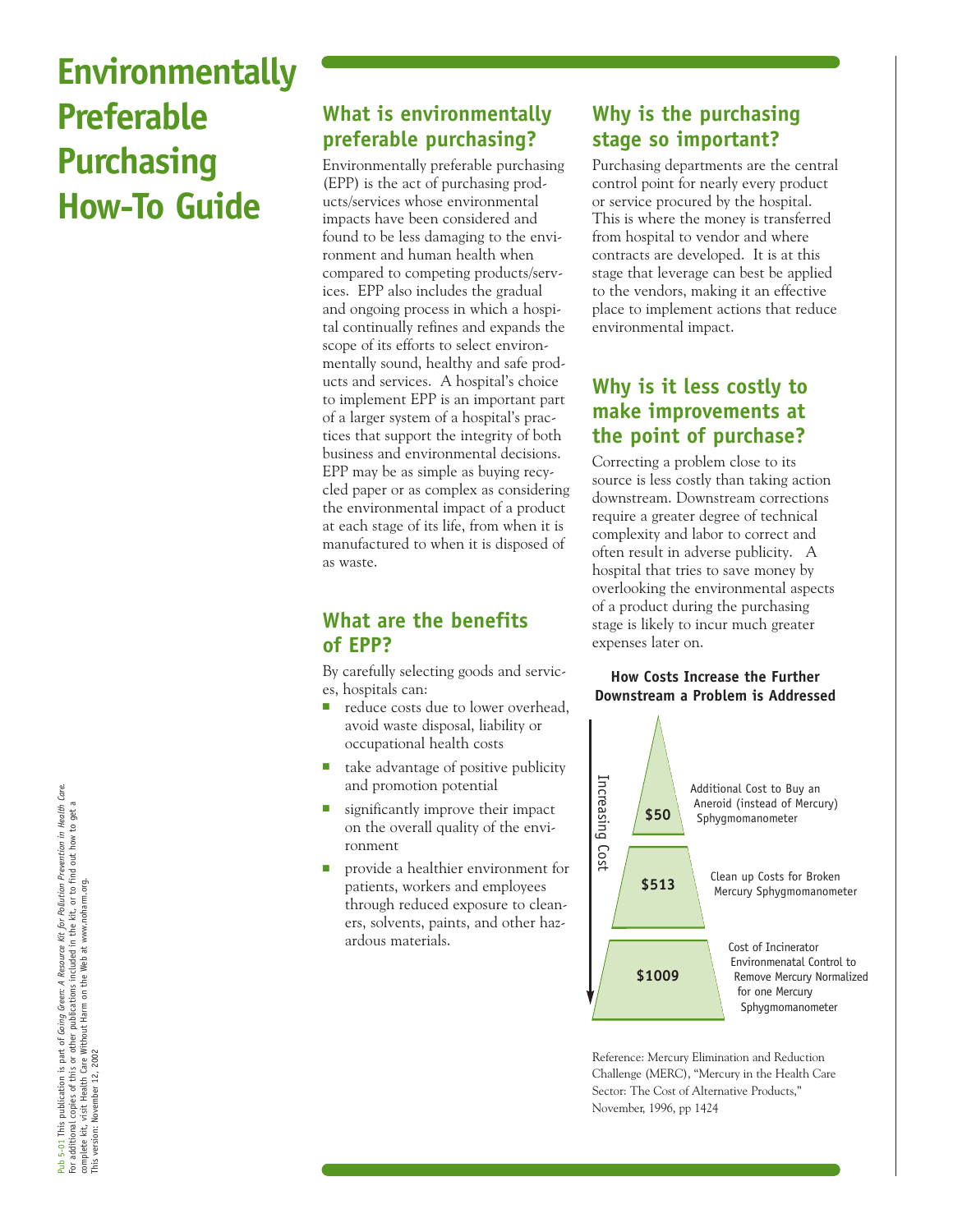

#### **Setting up the Environmentally Preferable Purchasing (EPP) team**

An EPP team is comprised of hospital professionals from different areas working together to foster a new purchasing culture. This team should coordinate its activities with the facility-wide environmental team and the product review committee(s). The leader of the team should be someone whose administrative responsibilities include ensuring that the EPP Project is fully implemented.

#### **Why is an EPP team necessary?**

The diverse perspectives of members from various departments can challenge current practices and promote innovative solutions. A team can work together to create pilot projects and provide effective solutions to obstacles. If each department is part of the process, there will be greater buy-in to changes in practices and products. A dedicated team can also motivate the purchasing and other departments to implement environmentally preferable purchasing. The facility-wide environmental team is looking at the whole picture, and may not have the resources to implement environmentally preferable purchasing without the assistance of a dedicated EPP team. Some hospitals may find that the product review committee or the facilitywide environmental team are sufficiently interested in EPP that a separate EPP team is not necessary.

The team should include:

- representation from all relevant departments
- someone with management responsibility
- people with a passion for and understanding of the ecological focus of the team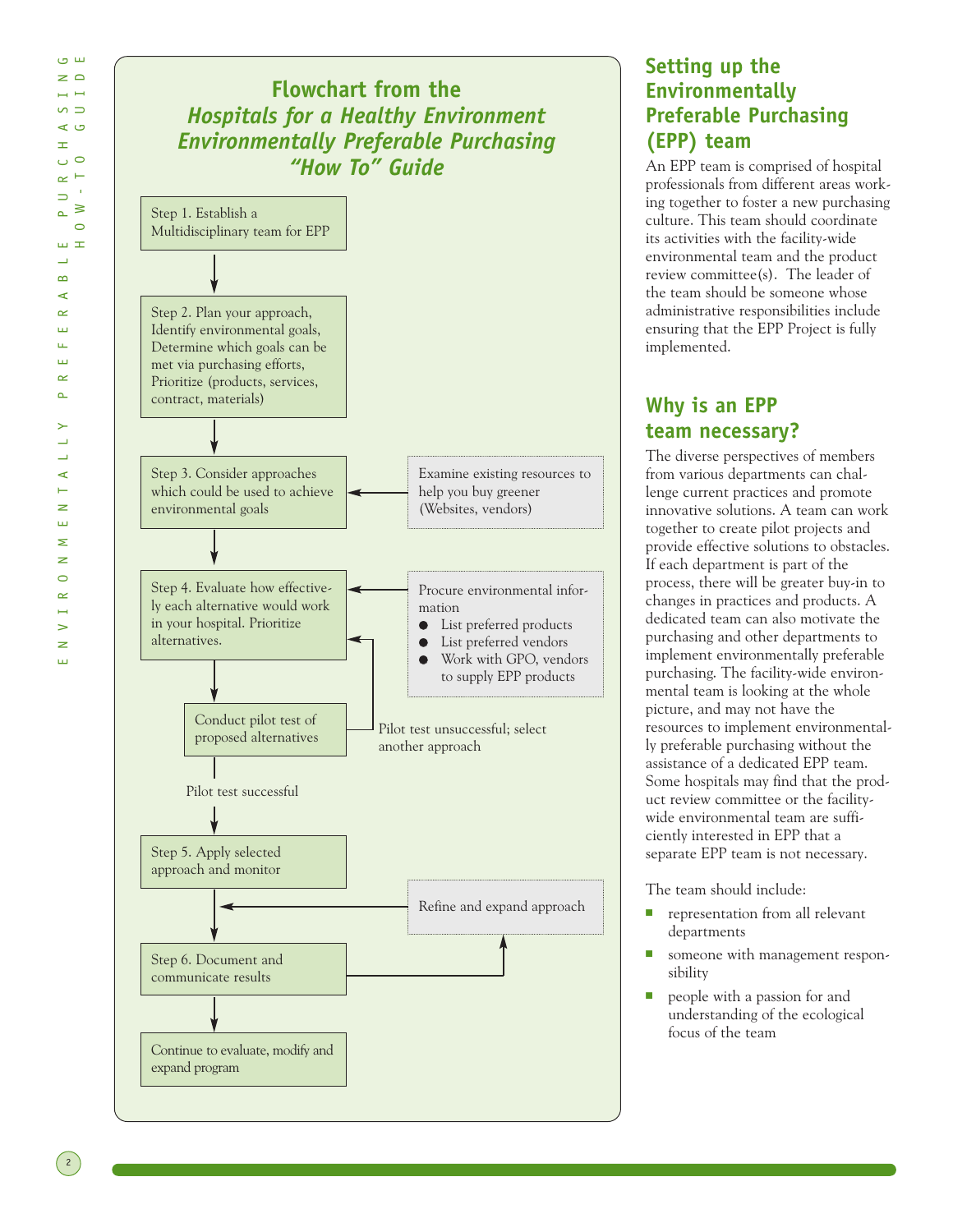工师 ENVIRONMENTALLY PREFERABLE PURCHASING  $\circ$  z  $\leq$   $\leq$  $\sum_{i=1}^{n}$  $\rightarrow \infty$  $\circ$  $\geq$  $\Omega$  $\subset$  m  $\overline{z}$  $\Box$  $m \geq$  $\overline{a}$  $\overline{a}$  $\prec$  $\overline{a}$  $\overline{z}$  $\overline{m}$  $\rightarrow$  $\overline{m}$  $\infty$  $\rightarrow$  $\infty$  $\overline{a}$  $\blacksquare$  $\overline{\mathbf{v}}$  $\subset$  $\overline{\mathbf{z}}$  $\Omega$  $\pm$ Ъ  $\overline{a}$  $\mapsto$ z  $\Omega$ 

HOW-TO GUIDE

Membership can include representation from:

- Central Services
- Clinical Staff
- Communication/Public Relations
- Environmental (Ecology) Team
- Environmental Services
- Facilities Operations (physical plant, operations, logistics, and security)
- Financial Services (Accounting)
- Food Services
- Group Purchasing Organization (GPO)
- Infection Control
- Laboratory services
- Materials Management (purchasing, contracting and distribution services)
- Prime Distributor
- Risk/Safety Management
- Waste Management / Housekeeping

#### **Determining goals and objectives of the EPP team**

1. Consult with facility environmental team to determine which EPP goals might fulfill the main environmental goals of the institution.

2. Review pressing environmental concerns of the hospital and available resources so that the committee can be informed when deciding on goals.

3. Decide on environmentally preferable purchasing goals that are specific, measurable, and can be completed in a specific time period. For example:

- Increase purchase of recyclables or reusables by 30% by the next fiscal year.
- Reduce packaging waste or total solid waste by 20% in 12 months.
- Reduce energy or water use by 10% every six months for 5 years.
- Reduce purchase of products that become hazardous waste by 10% in the next contract.
- Reduce purchase of mercurycontaining products by 80% by next year.

#### **Actions to implement environmentally preferable purchasing**

1. Request support for EPP goals from top management in the form of a policy statement, RFP language, job descriptions, or other support.

2. Develop policies and procedures to ensure the implementation of the environmentally preferable purchasing practices:

- Determine in writing who is responsible for ensuring that policies are followed and how they will be held responsible (for instance, through periodic reporting).
- Develop an audit process so that performance is periodically reviewed. The audit process should incorporate a system for the celebration and duplication of successes, and the recognition and rectification of projects or products that did not work.
- Determine in writing who is responsible for the audit process.

3. Using the measurable goals determined above, choose a small, manageable pilot project. For example:

- Replace mercury sphygmomanometers with aneroid equipment in one department.
- Work with histology lab to find mercury-free replacement for a specific reagent in a specific process.
- Include environmental criteria, such as battery recycling or energy efficiency, in next major equipment or service solicitation.

4. Develop an implementation timeline.

- The timeline should be realistic and allow time for research and evaluation of alternatives, education of affected parties, and continuous evaluation of pilot.
- Be creative when deciding on method to achieve goals. Reducing hazardous waste from the histology lab could involve changes in practice (not using more solvent than necessary), capital equipment expenditures (buying an autoanalyzer that uses microamounts), or procedure (switching to a less toxic fixative). Involve the workers from that department in soliciting ideas for how to meet the goal.
- Continuous evaluation should be part of any EPP program. Set in place mechanisms for obtaining continuous feedback from employees and product users, evaluating that feedback and using it to improve the program or a specific product.
- Create a tracking system.

5. Determine educational needs to implement EPP. Education is a critical part of implementation. The EPP team should consult with the inservice training department to discuss educational needs, such as education of:

- purchasers and users on the need for EPP;
- top management on what support is needed to implement EPP;
- how new products/practices will be evaluated and what feedback is desired;
- how employees are to use the new product;
- other affected parties;
- new employees at orientation; and
- vendors, manufacturers, distributors, and GPO.